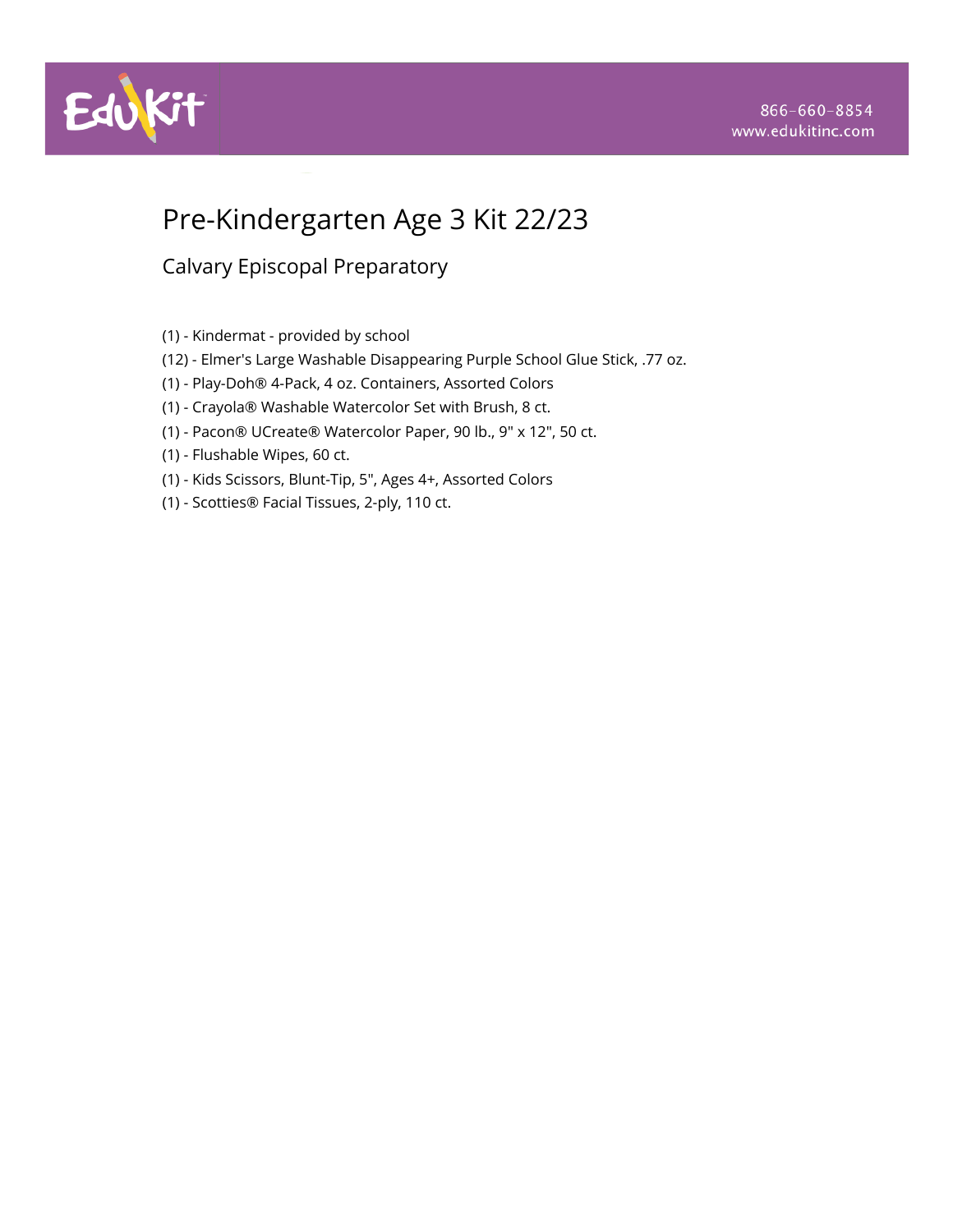

# Pre-Kindergarten Age 4 Kit 22/23

- (10) Elmer's Large Washable All Purpose School Glue Stick, .77 oz.
- (1) 2 Pocket Heavy Duty Poly Folder with Brads, Yellow
- (1) 2 Pocket Heavy Duty Poly Folder with Brads, Red
- (5) Crayola 24 ct. Crayons Tuck Box
- (1) Crayola 8 ct. Ultra-Clean Washable Classic, Broad Line, Color Max Markers
- (2) Crayola 8 ct. Washable Watercolor Pans with Plastic Handled Brush
- (1) Colored Pencils, Full Length, Sharpened, 12 ct.
- (1) Kids Scissors, Blunt-Tip, 5", Ages 4+, Assorted Colors
- (1) Elmer's Washable School Glue, 7.625 oz.
- (1) Reynolds Presto® Gallon Zipper Bags, 19 ct.
- (1) Reynolds Presto® Quart Zipper Bags, 24 ct.
- (1) Reynolds Presto® Sandwich Zipper Bags, 40 ct.
- (1) Pacon® Card Stock, 8.5" x 11", 65 lb., 40 ct., White
- (2) Forest Choice® #2 Wood Case Pencil, Latex-free Eraser, Pre-sharpened, 12 ct.
- (1) School Supply Box, 8" x 5" x 2", Assorted Colors
- (1) Scotties® Facial Tissues, 2-ply, 110 ct.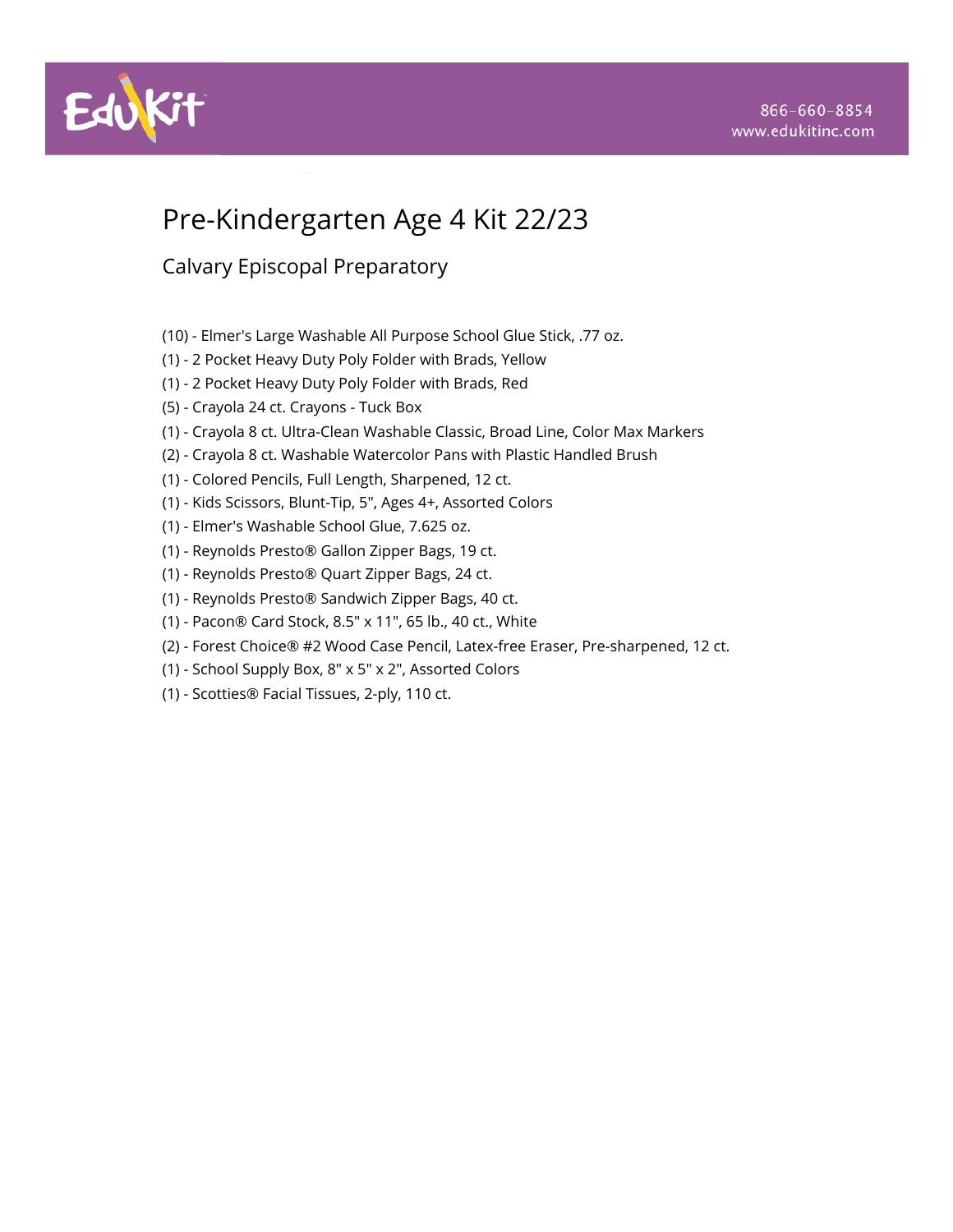

# Kindergarten Kit 22/23

- (2) Forest Choice® #2 Wood Case Pencil, Latex-free Eraser, Pre-sharpened, 12 ct.
- (10) Elmer's Large Washable Disappearing Purple School Glue Stick, .77 oz.
- (1) Elmer's Washable School Glue, 4 oz.
- (1) Kids Scissors, Blunt-Tip, 5", Ages 4+, Assorted Colors
- (1) Crayola 8 ct. Ultra-Clean Washable Classic, Broad Line, Color Max Markers
- (5) Crayola 24 ct. Crayons Tuck Box
- (2) Crayola 8 ct. Washable Watercolor Pans with Plastic Handled Brush
- (1) 2 Pocket Heavy Duty Poly Folder with Brads, Red
- (1) 2 Pocket Heavy Duty Poly Folder with Brads, Blue
- (1) 2 Pocket Heavy Duty Poly Folder with Brads, Yellow
- (1) Sterilite® Small Pencil Box,Translucent Aqua, 8 3/8" x 5 5/8" x 2 1/8"
- (3) Pentel® Hi-Polymer Eraser, Small, White
- (1) Reynolds Presto® Gallon Zipper Bags, 19 ct.
- (1) Reynolds Presto® Quart Zipper Bags, 24 ct.
- (2) Wide Ruled Composition Book, 100 ct., Black
- (1) Primary Composition Book, 1/2" Ruling with Picture Story, 100 ct.
- (2) Avery® Hi-Liter® Chisel Tip Pen Style Pocket Highlighter, Yellow
- (2) Low Odor Dry Erase Marker, Chisel Tip, Black
- (1) Scotties® Facial Tissues, 2-ply, 110 ct.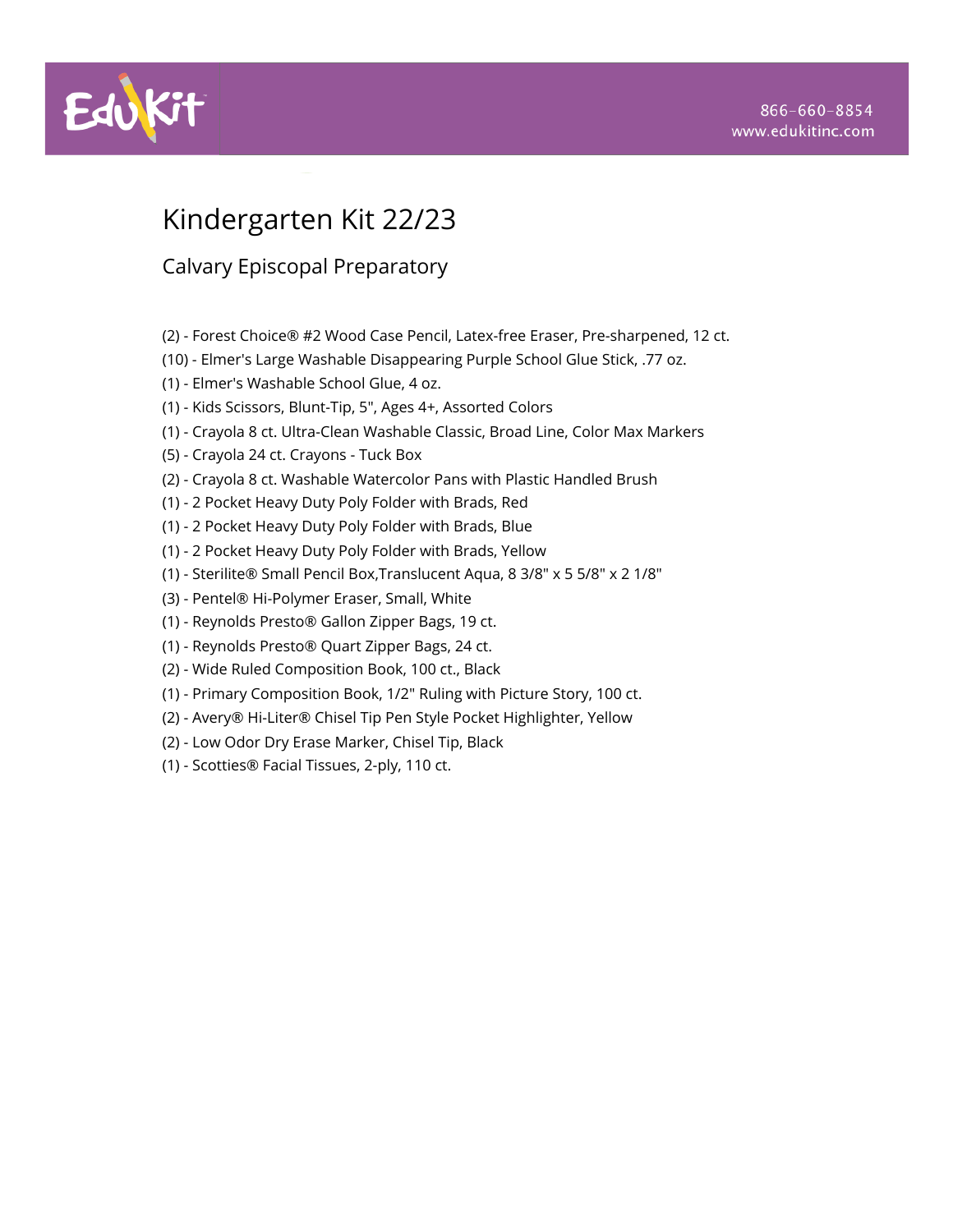

# Grade 1 Kit 22/23

- (3) Forest Choice® #2 Wood Case Pencil, Latex-free Eraser, Pre-sharpened, 12 ct.
- (3) Crayola 24 ct. Crayons Tuck Box
- (1) Kids Scissors, Pointed-Tip, 5", Ages 6+, Assorted Colors
- (2) Crayola 8 ct. Ultra-Clean Washable Classic, Fine Line, Color Max Markers
- (2) Avery® Hi-Liter® Chisel Tip Pen Style Pocket Highlighter, Yellow
- (4) Pentel® Hi-Polymer Eraser, Small, White
- (10) Paper Mate® Stick Pen, Medium Pt., Red
- (8) Elmer's Large Washable All Purpose School Glue Stick, .77 oz.
- (2) 2 Pocket Heavy Duty Poly Folder, Red
- (2) 2 Pocket Heavy Duty Poly Folder, Yellow
- (1) Helix®/Westcott Shatterproof Ruler, 12", English and Metric, 3-Hole Punched, Assorted Colors
- (1) Crayola 16 ct. Washable Watercolor Pans with Plastic Handled Brush
- (1) Reynolds Presto® Quart Zipper Bags, 24 ct.
- (1) Reynolds Presto® Gallon Zipper Bags, 19 ct.
- (1) Colored Pencils, Full Length, Sharpened, 12 ct.
- (1) 3-Ring Nylon Pencil Pouch w/ Mesh Window, 10" x 7.5", Assorted Colors (Black, Blue, Red, Green)
- (1) Low Odor Dry Erase Markers, Chisel Tip, 4 ct., Assorted Colors (Black, Blue, Red, Green)
- (1) Scotties® Facial Tissues, 2-ply, 110 ct.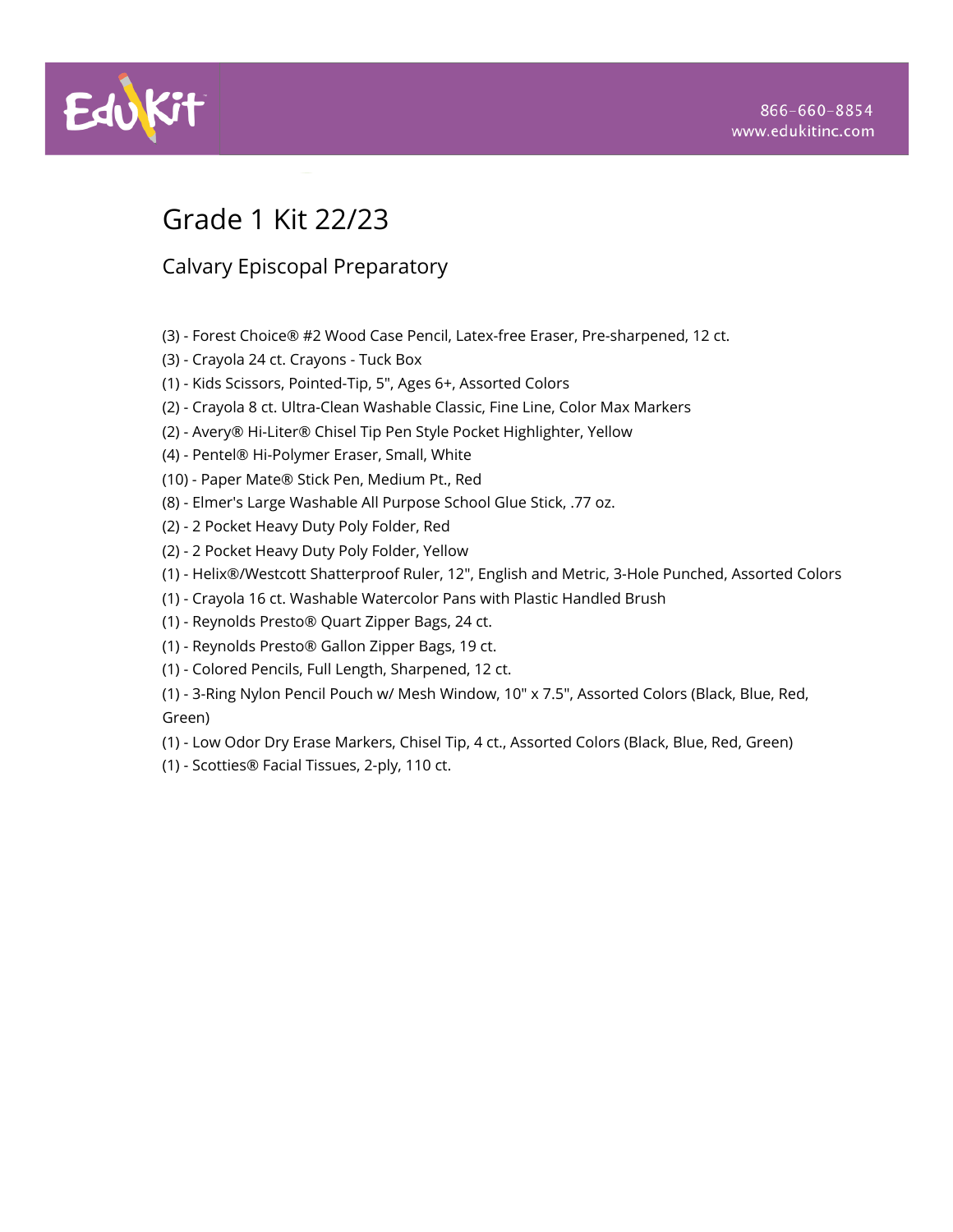

# Grade 2 Kit 22/23

- (1) 2 Pocket Heavy Duty Poly Folder with Brads, Red
- (1) 2 Pocket Heavy Duty Poly Folder with Brads, Yellow
- (1) 2 Pocket Heavy Duty Poly Folder with Brads, Blue
- (2) Crayola 24 ct. Crayons Tuck Box
- (2) Forest Choice® #2 Wood Case Pencil, Latex-free Eraser, Pre-sharpened, 12 ct.
- (1) Wooden Ruler with Metal Edge, 12", English & Metric, 3 Hole Punched
- (1) Kids Scissors, Pointed-Tip, 5", Ages 6+, Assorted Colors
- (1) Crayola 8 ct. Ultra-Clean Washable Classic, Fine Line, Color Max Markers
- (1) Crayola 16 ct. Washable Watercolor Pans with Plastic Handled Brush
- (3) Elmer's Large Washable All Purpose School Glue Stick, .77 oz.
- (2) Primary Composition Book, 1/2" Full Page Ruled, 100 ct.
- (1) Paper Mate® Stick Pen, Medium Pt., Red
- (1) 3-Ring Nylon Pencil Pouch w/ Mesh Window, 10" x 7.5", Assorted Colors (Black, Blue, Red, Green)
- (1) Sharpie® Permanent Marker, Fine Tip, Black
- (1) Sharpie® Permanent Marker, Ultra Fine Tip, Black
- (1) Elmer's Washable School Glue, 4 oz.
- (1) Reynolds Presto® Gallon Zipper Bags, 19 ct.
- (1) Reynolds Presto® Quart Zipper Bags, 24 ct.
- (1) Scotties® Facial Tissues, 2-ply, 110 ct.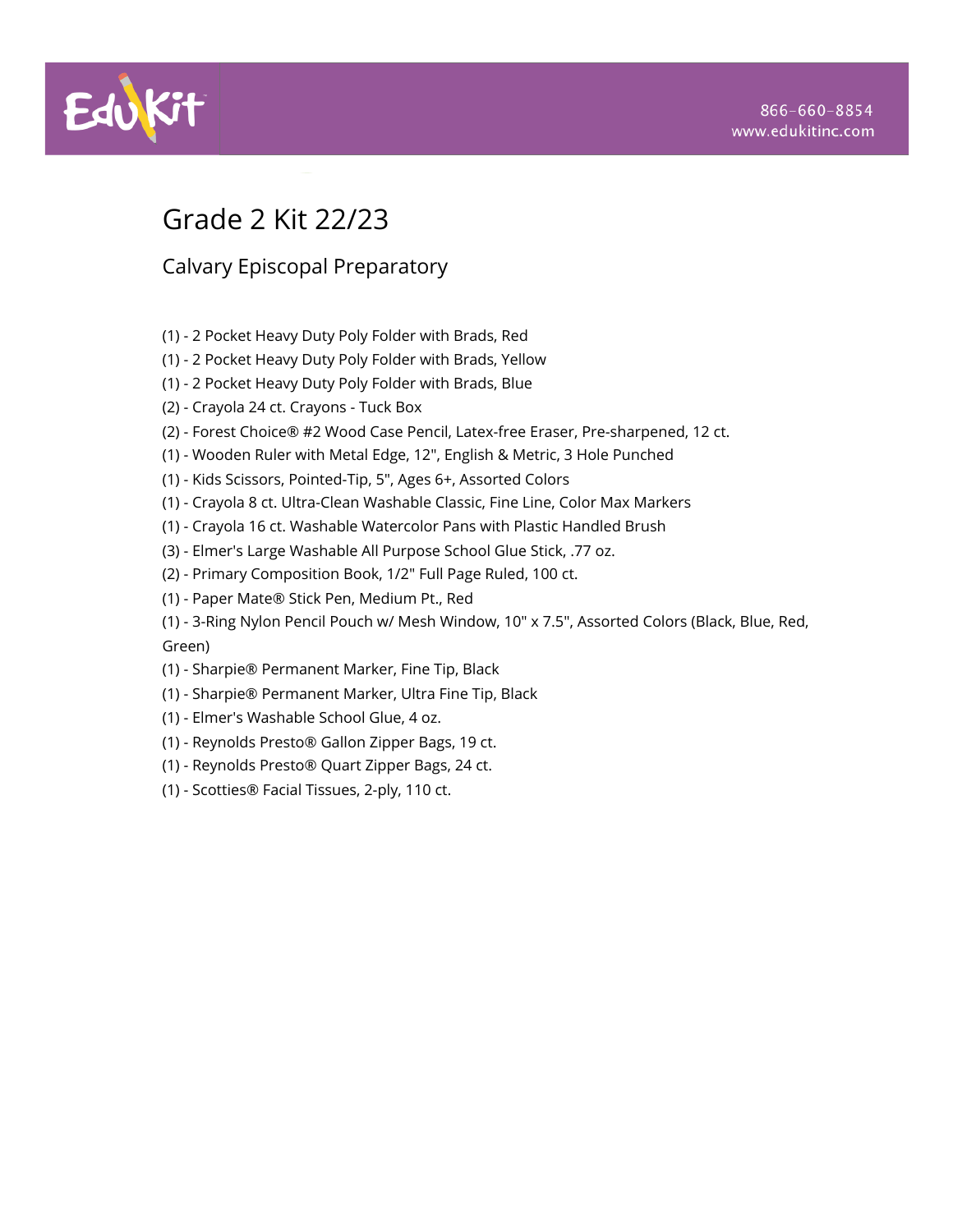

# Grade 3 Kit 22/23

- (1) Crayola 24 ct. Crayons Tuck Box
- (1) Crayola 8 ct. Ultra-Clean Washable Classic, Fine Line, Color Max Markers
- (1) Colored Pencils, Full Length, Sharpened, 12 ct.
- (1) Paper Mate® Stick Pen, Medium Pt., Red
- (3) Elmer's Large Washable All Purpose School Glue Stick, .77 oz.
- (1) 2 Pocket Heavy Duty Poly Folder with Brads, Purple
- (1) 2 Pocket Heavy Duty Poly Folder with Brads, Blue
- (1) 2 Pocket Heavy Duty Poly Folder with Brads, Red
- (2) 1" Round Ring Binder, Blue
- (1) Student Scissors, 6", Assorted Colors
- (1) Sketch Book, Top Spiral, 9" x 12", 30 sheets
- (1) Wide Ruled Composition Book, 100 ct., Green
- (1) Wide Ruled Composition Book, 100 ct., Purple
- (1) Elmer's Washable School Glue, 4 oz.
- (2) Avery® Hi-Liter® Chisel Tip Pen Style Pocket Highlighter, Yellow
- (1) Forest Choice® #2 Wood Case Pencil, Latex-free Eraser, Pre-sharpened, 12 ct.
- (1) 3-Ring Nylon Pencil Pouch w/ Mesh Window, 10" x 7.5", Assorted Colors (Black, Blue, Red, Green)
- (1) Crayola 16 ct. Washable Watercolor Pans with Plastic Handled Brush
- (1) Sharpie® Permanent Marker, Fine Tip, Black
- (1) Sharpie® Permanent Marker, Ultra Fine Tip, Black
- (1) Scotties® Facial Tissues, 2-ply, 110 ct.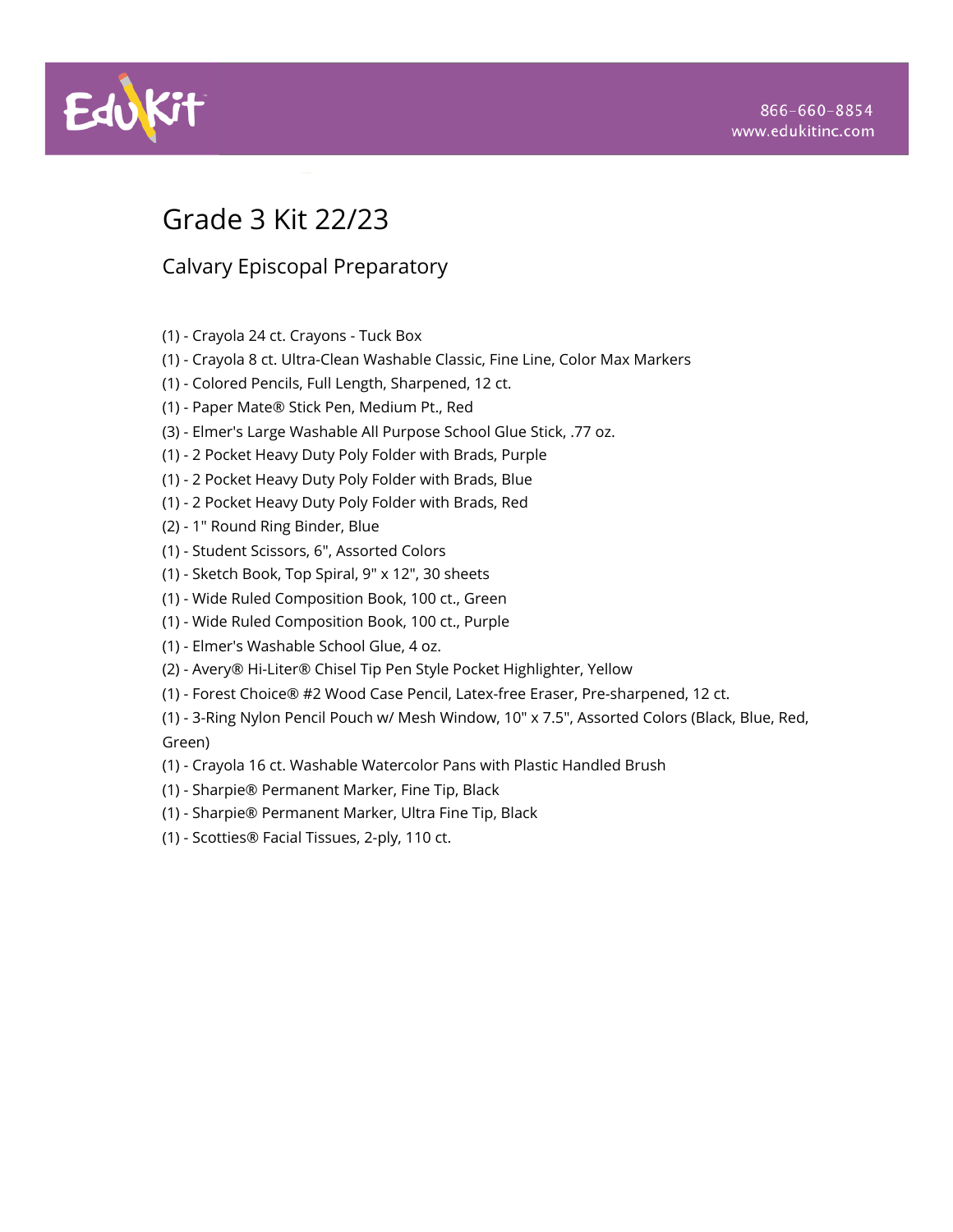

# Grade 4 Kit 22/23

- (1) Forest Choice® #2 Wood Case Pencil, Latex-free Eraser, Pre-sharpened, 12 ct.
- (4) Wide Ruled Composition Book, 100 ct., Black
- (3) Paper Mate® Stick Pen, Medium Pt., Red
- (1) Colored Pencils, Full Length, Sharpened, 12 ct.
- (1) Crayola 8 ct. Ultra-Clean Washable Classic, Fine Line, Color Max Markers
- (1) 2 Pocket Heavy Duty Poly Folder with Brads, Orange
- (1) 2 Pocket Heavy Duty Poly Folder with Brads, Blue
- (1) 2 Pocket Heavy Duty Poly Folder with Brads, Green
- (1) Avery® Big Tab Insertable Poly Dividers, Double Pocket, 9" x 11", Multi-Color Tabs 5 ct.
- (1) Index Cards, 3" x 5" Ruled, 100 ct., White
- (1) Sketch Book, Top Spiral, 9" x 12", 30 sheets
- (1) Avery® Hi-Liter® Chisel Tip Pen Style Pocket Highlighter, Yellow
- (2) Elmer's Washable School Glue, 4 oz.
- (1) Crayola 16 ct. Washable Watercolor Pans with Plastic Handled Brush
- (1) 1.5" Round Ring Binder, Assorted Colors
- (5) Low Odor Dry Erase Marker, Chisel Tip, Black
- (1) Reynolds Presto® Quart Zipper Bags, 24 ct.
- (1) 1" Round Ring Binder, Blue
- (1) 3-Ring Nylon Pencil Pouch w/ Mesh Window, 10" x 7.5", Assorted Colors (Black, Blue, Red, Green)
- (1) Student Scissors, 6", Assorted Colors
- (1) Crayola® Paint Brushes, Set of 8 Assorted Brushes
- (1) Scotties® Facial Tissues, 2-ply, 110 ct.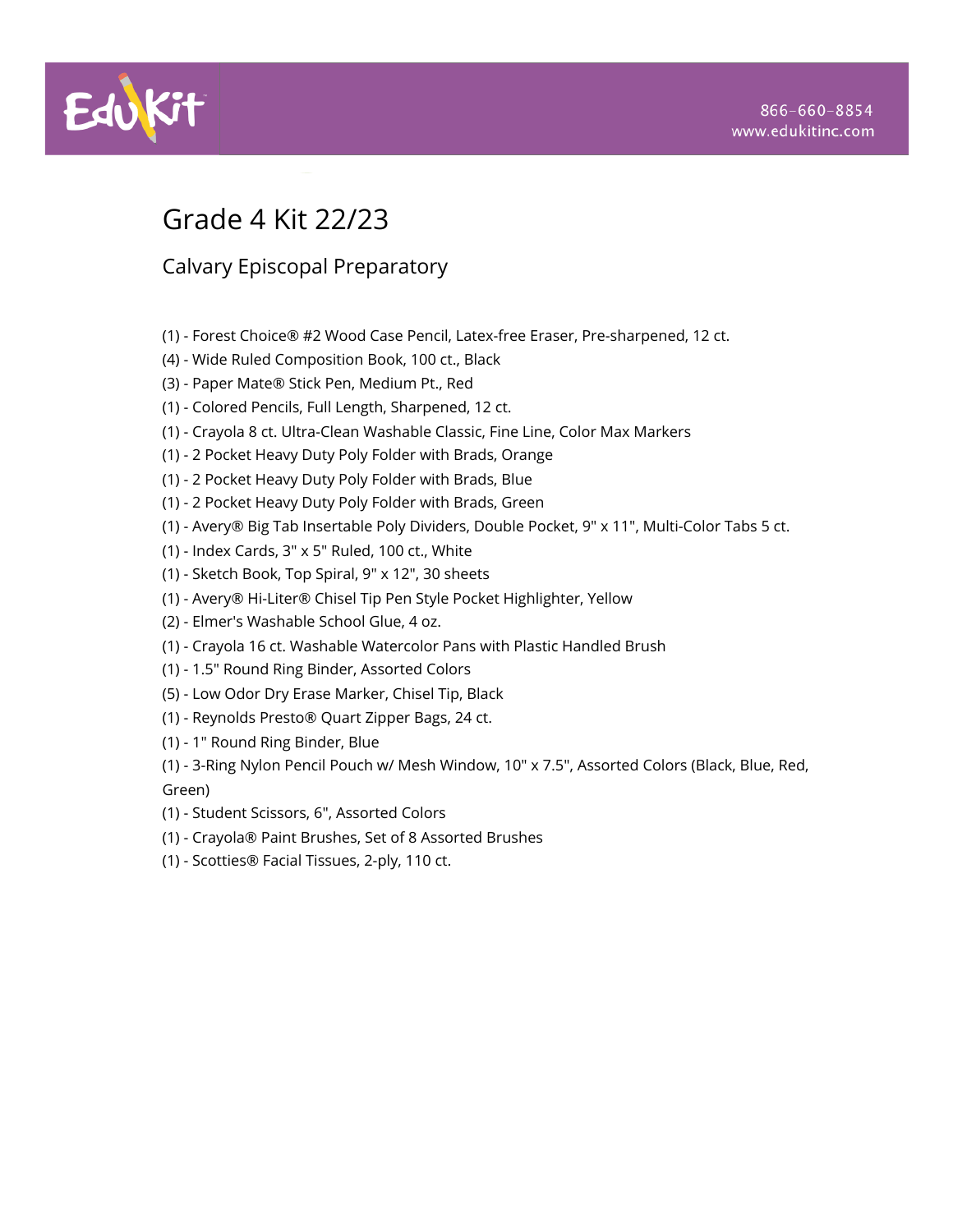

# Grade 5 Kit 22/23

- (2) Elmer's Washable School Glue, 4 oz.
- (2) Paper Mate® Stick Pen, Medium Pt., Red
- (3) Paper Mate® Stick Pen, Medium Pt., Black
- (2) Forest Choice® #2 Wood Case Pencil, Latex-free Eraser, Pre-sharpened, 12 ct.
- (1) Avery® Hi-Liter® Chisel Tip Pen Style Pocket Highlighter, Yellow
- (1) 2 Pocket Heavy Duty Poly Folder with Brads, Orange
- (1) 2 Pocket Heavy Duty Poly Folder with Brads, Blue
- (1) 2 Pocket Heavy Duty Poly Folder with Brads, Green
- (4) Wide Ruled Composition Book, 100 ct., Black
- (1) Index Cards, 3" x 5" Ruled, 100 ct., White
- (1) Colored Pencils, Full Length, Sharpened, 12 ct.
- (1) Crayola 8 ct. Classic, Fine Line, ColorMax Markers
- (1) Sketch Book, Top Spiral, 9" x 12", 30 sheets
- (1) Avery® Big Tab Insertable Poly Dividers, Double Pocket, 9" x 11", Multi-Color Tabs 5 ct.
- (1) Crayola 16 ct. Washable Watercolor Pans with Plastic Handled Brush
- (1) 1" Round Ring Binder, Blue
- (5) Low Odor Dry Erase Marker, Chisel Tip, Black
- (1) Reynolds Presto® Quart Zipper Bags, 24 ct.
- (1) 3-Ring Nylon Pencil Pouch w/ Mesh Window, 10" x 7.5", Assorted Colors (Black, Blue, Red, Green)
- (1) Student Scissors, 6", Assorted Colors
- (1) Crayola® Paint Brushes, Set of 8 Assorted Brushes
- (1) Scotties® Facial Tissues, 2-ply, 110 ct.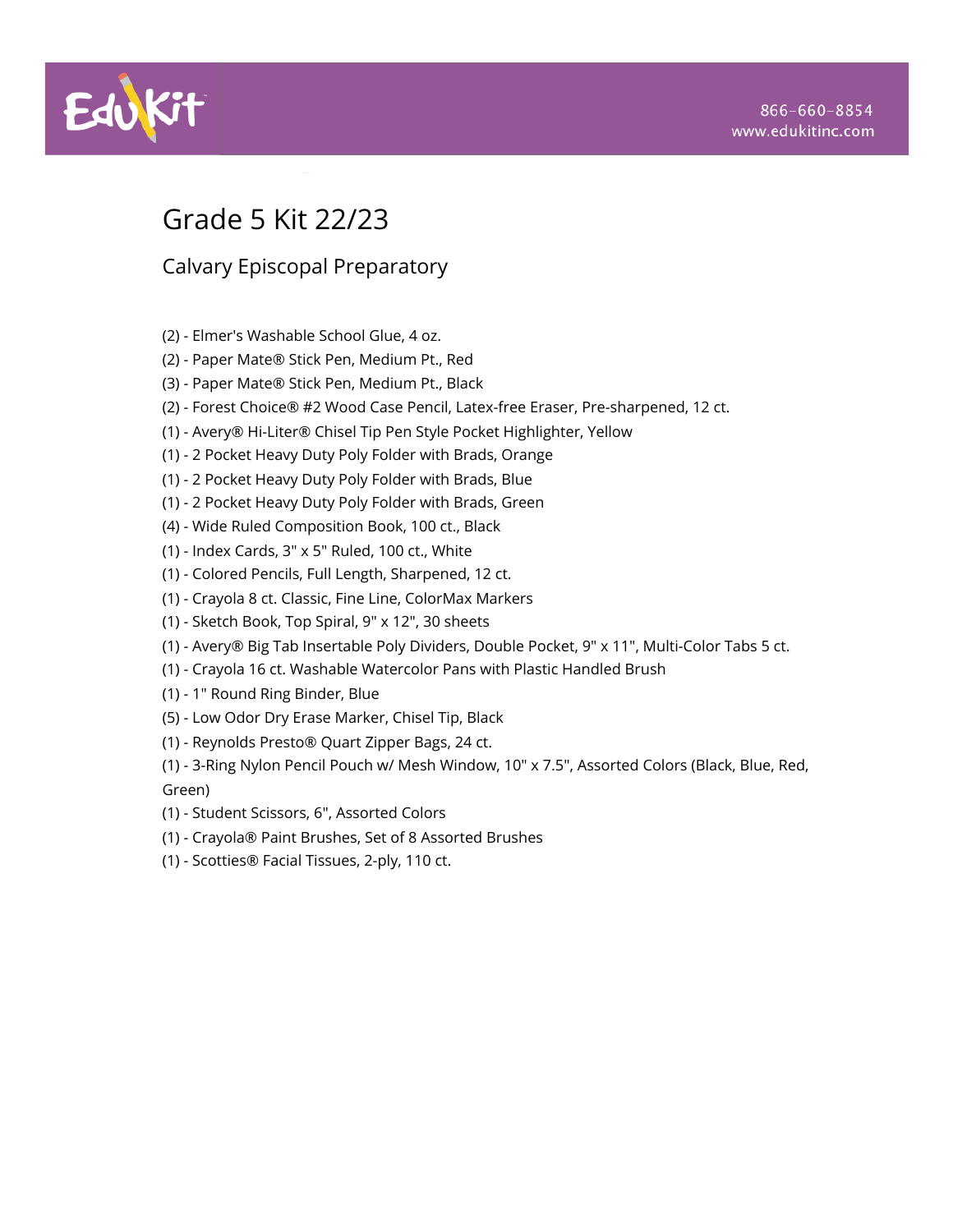

# Grades 6-8 Kit 22/23

Calvary Episcopal Preparatory

(1) - 3-Ring Nylon Pencil Pouch w/ Mesh Window, 10" x 7.5", Assorted Colors (Black, Blue, Red, Green)

- (1) 2 Pocket Heavy Duty Poly Folder with Brads, Blue
- (1) 2 Pocket Heavy Duty Poly Folder with Brads, Green
- (3) Wide Ruled Filler Paper, 8" x 10½", 3-hole punched, 200 sheets
- (4) 1.5" Round Ring Binder, Assorted Colors
- (2) Jumbo Stretchable Book Cover, Assorted Primary Colors, Fits up to 9" x 11"
- (5) BIC® Xtra-Comfort Mechanical Pencil with Soft Grip, Refillable, 0.7mm, 6 Pack
- (6) Paper Mate® Stick Pen, Medium Pt., Black
- (2) Avery® Hi-Liter® Chisel Tip Pen Style Pocket Highlighter, Yellow
- (3) Index Cards, 3" x 5" Ruled, 100 ct., White
- (5) Avery® Big Tab Insertable Poly Dividers, Double Pocket, 9" x 11", Multi-Color Tabs 5 ct.
- (1) Colored Pencils, Full Length, Sharpened, 12 ct.
- (2) College Ruled Spiral Notebook, 70 ct., 3-Hole Punched, Assorted Colors, 10.5" x 8"
- (1) Reynolds Presto® Quart Zipper Bags, 24 ct.
- (4) Graph Filler Paper, 8" x 10.5", 4 sq./inch, 3-Hole Punched, 80 ct.
- (5) Elmer's Small Washable All Purpose School Glue Stick, .21 oz.
- (1) Quadrille Composition Book, 5 sq./in., 9.75" x 7.5", 100 ct., Green Marble
- (2) Oval Eraser, White
- (1) Scotties® Facial Tissues, 2-ply, 110 ct.
- (1) 2 Red Folders for Band, 1 Binder for Choir, Speech, Drama, Praise team, 2 Spirals for Spanish,
- Art Kit, Calculator, Earbuds sold separately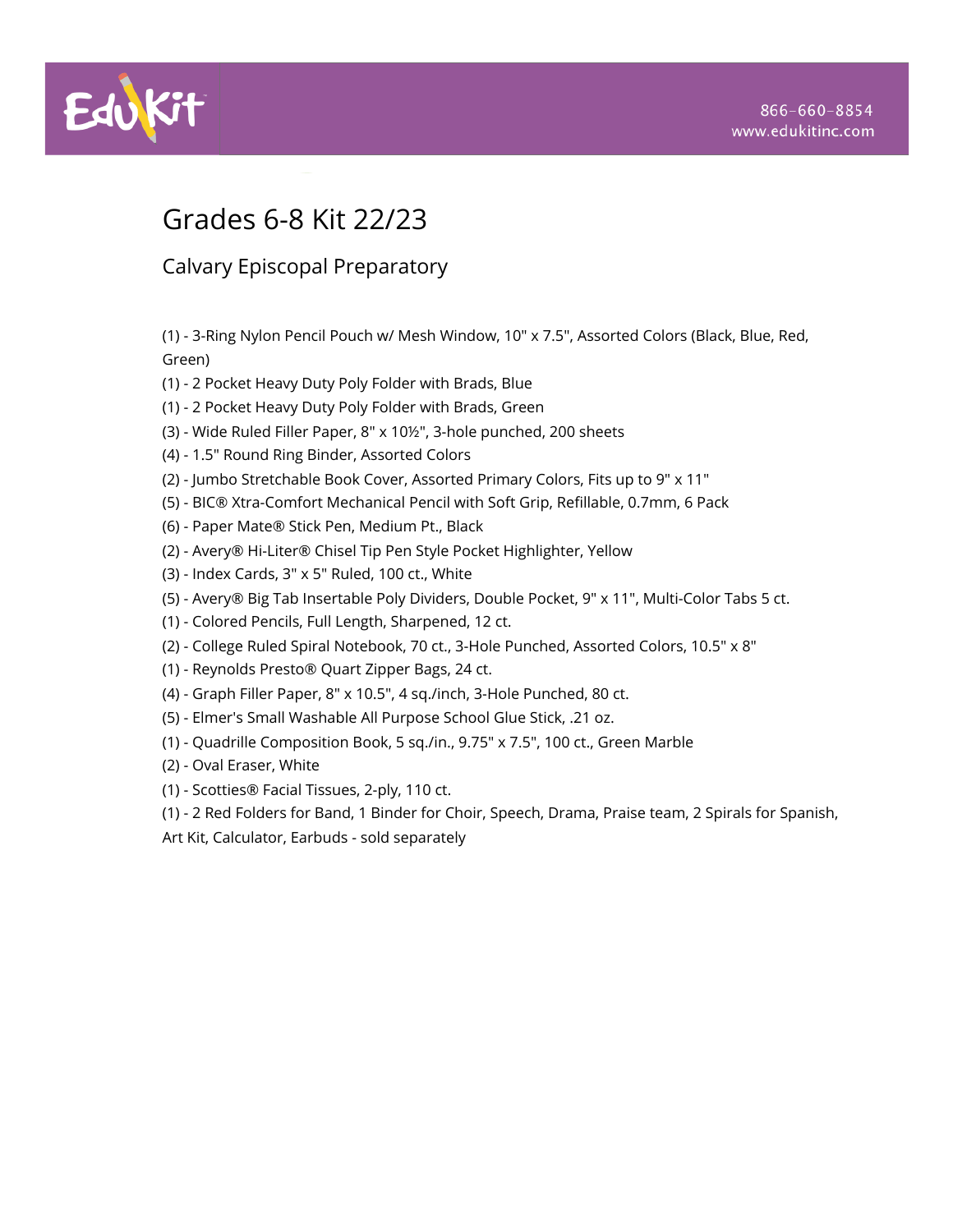

# Art Grade 6 Kit 22/23

Calvary Episcopal Preparatory

(1) - Sketch Book, Top Spiral, 9" x 12", 30 sheets

(1) - General's Kimberly® Graphite Drawing Pencils Kit, 10 ct.- 8B, 6B, 4B, 3B, 2B, B, HB, F, 2H, 4H with Sharpener & Eraser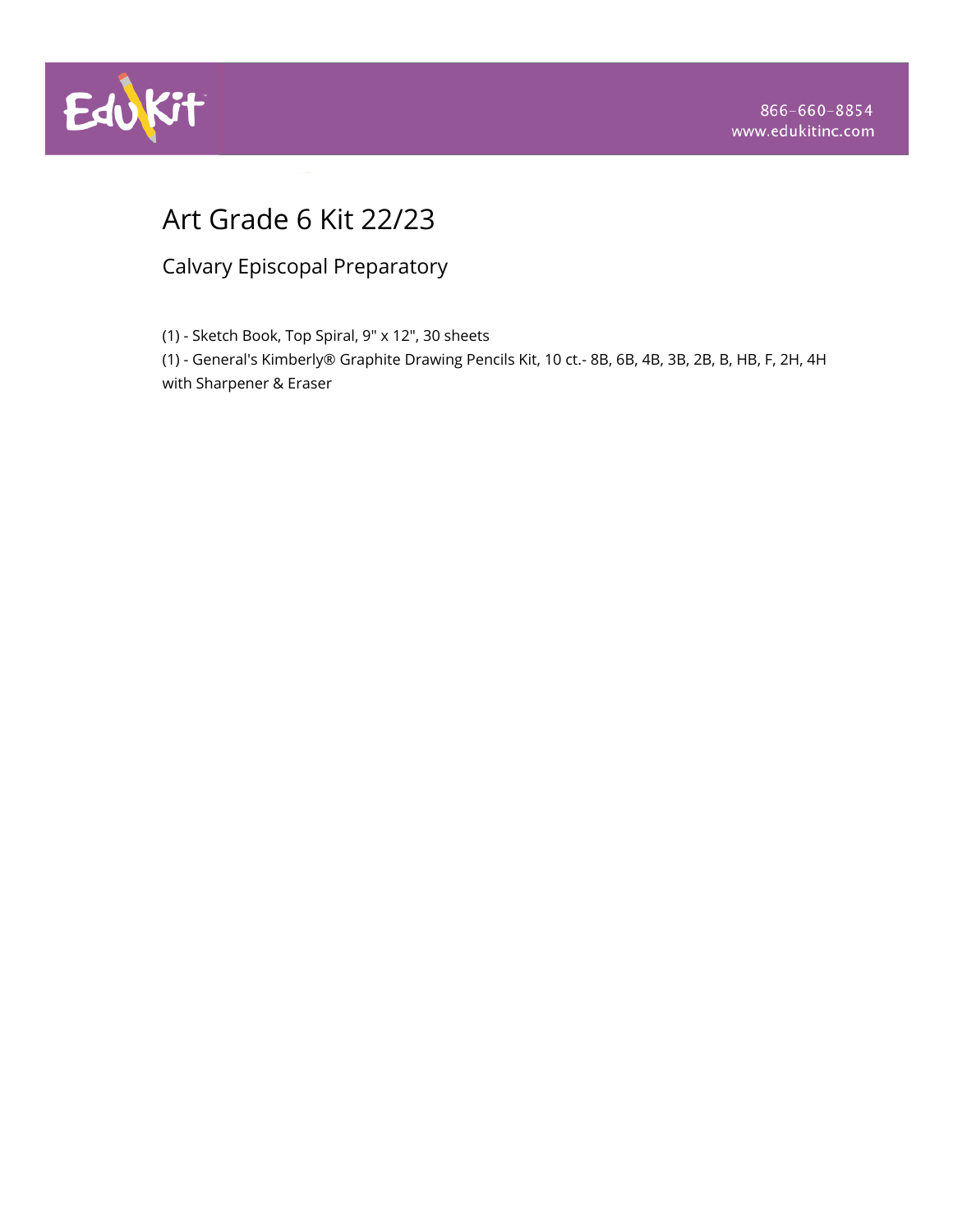

# Art I and Up Kit 22/23

- (1) Pacon® Real Images™ Drawing Pad, 9" x 12", Heavyweight, 50 Sheets
- (1) Prismacolor® Premier® Soft-Core Colored Pencils, 12 ct.
- (1) Blending Stumps, Assorted Sizes, Set of 3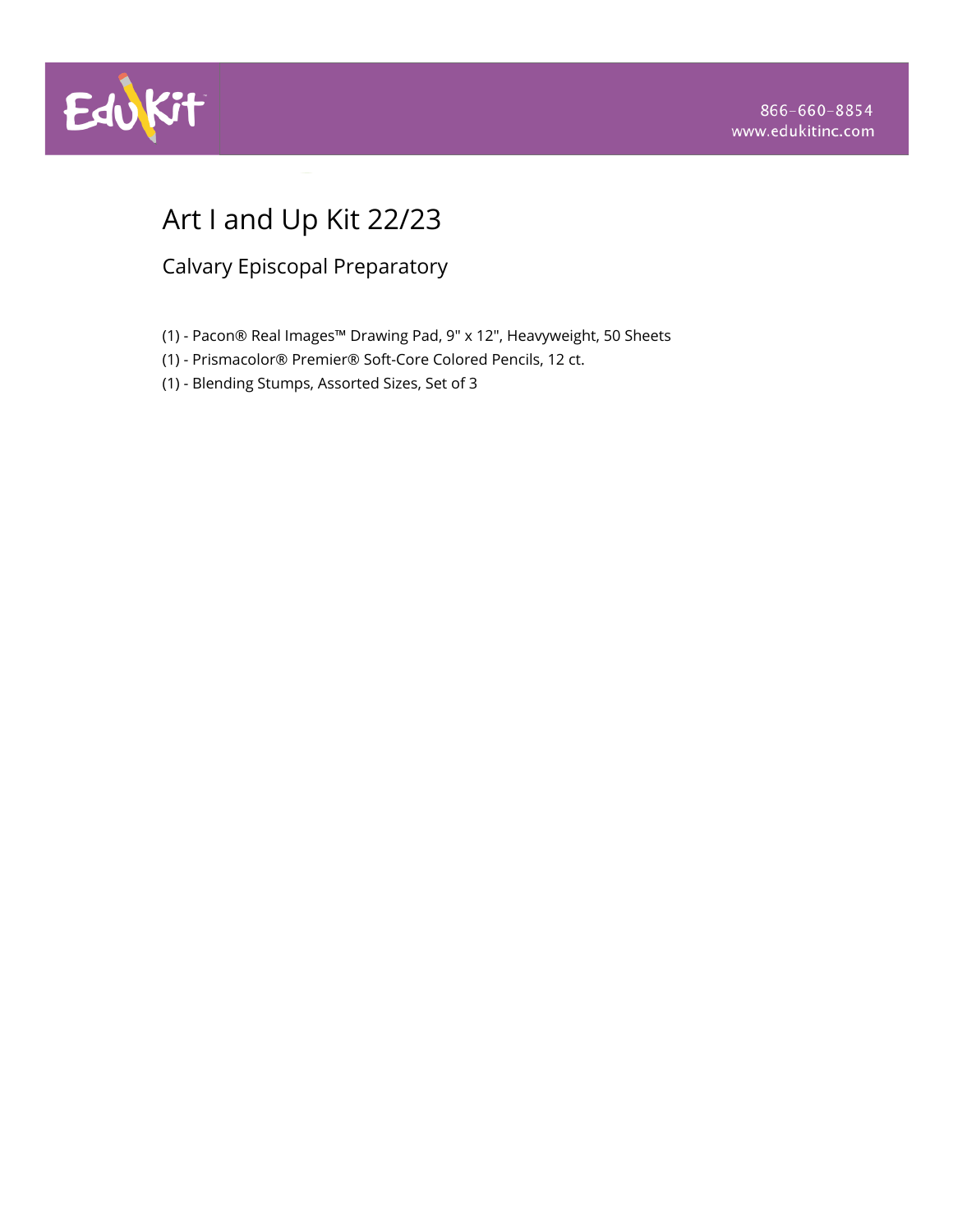

# Grades 9 Kit 22/23

Calvary Episcopal Preparatory

(1) - 3-Ring Nylon Pencil Pouch w/ Mesh Window, 10" x 7.5", Assorted Colors (Black, Blue, Red, Green)

- (2) College Ruled Filler Paper, 8" x 10½", 3-Hole Punched, 200 Sheets
- (4) 1.5" Round Ring Binder, Assorted Colors
- (5) BIC® Xtra-Comfort Mechanical Pencil with Soft Grip, Refillable, 0.7mm, 6 Pack
- (6) Paper Mate® Stick Pen, Medium Pt., Black
- (2) Avery® Hi-Liter® Chisel Tip Pen Style Pocket Highlighter, Yellow
- (1) Crayola 12 ct. Erasable Colored Pencils
- (5) Sticker Label Poly Dividers, Multi-Color Tabs, 9" x 11.25", 5 ct.
- (2) Jumbo Stretchable Book Cover, Assorted Primary Colors, Fits up to 9" x 11"
- (4) Graph Filler Paper, 8" x 10.5", 4 sq./inch, 3-Hole Punched, 80 ct.
- (1) Quadrille Composition Book, 5 sq./in., 9.75" x 7.5", 100 ct., Green Marble
- (2) Oval Eraser, White
- (1) Scotties® Facial Tissues, 2-ply, 110 ct.
- (1) 2 Red Folders for Band, 1 Binder for Choir, Speech, Drama, Praise team, 2 Spirals for Spanish,

Art Kit, Calculator, Safety Goggles - sold separately